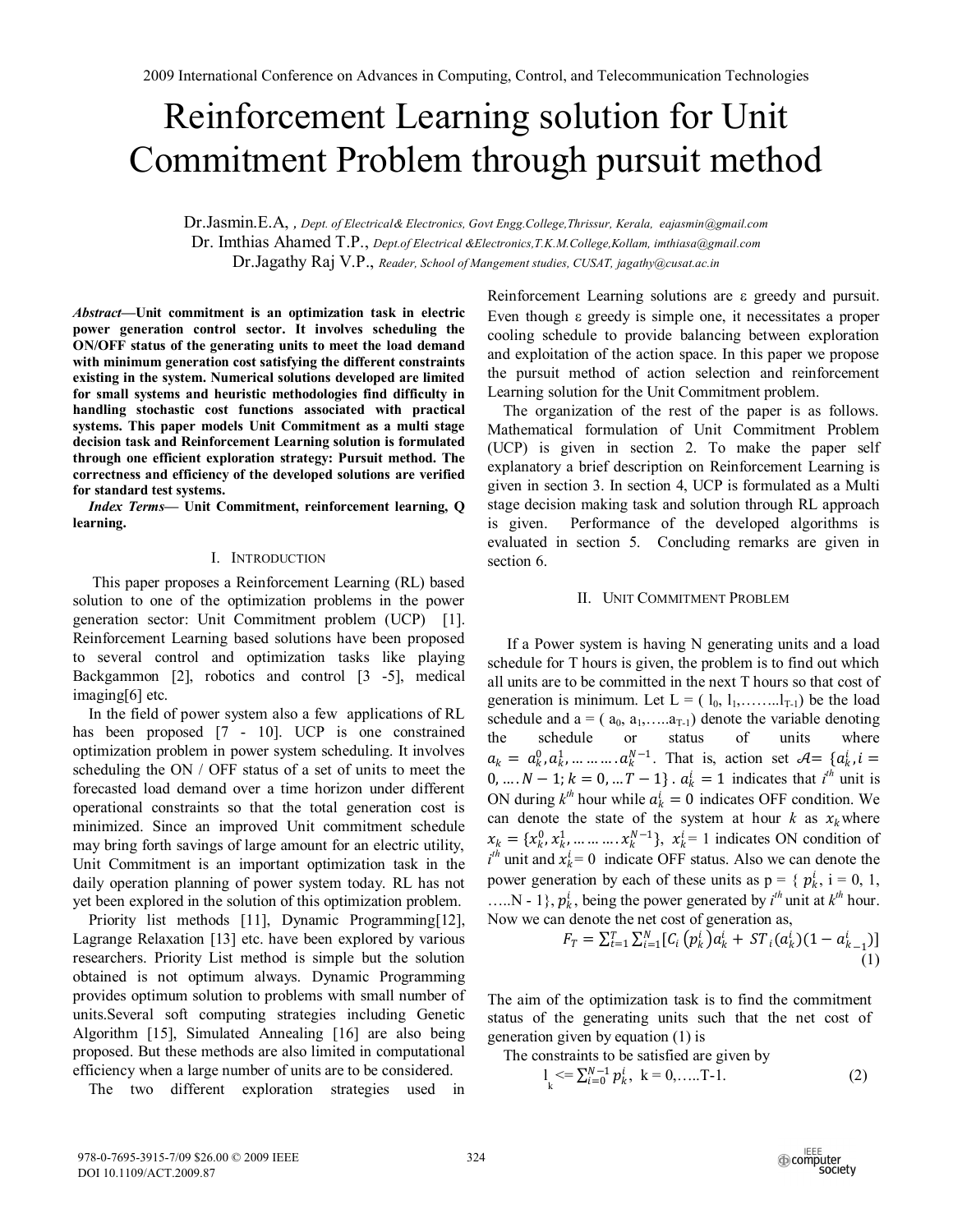$$
Pmin_{i} \le p_k^i \le Pmax_{i}
$$
 (3)

#### III. REINFORCEMENT LEARNING

Reinforcement Learning is a learning strategy which discovers a best policy, mapping of situations to actions [18, 19]. By continued interaction with the environment, learning agent discovers the best action suitable for each situation. Learning agent gets the state of the system and chooses a suitable action from the available action set. On performing this action  $a_k$  in state  $x_{\overline{k}}$ , the agent receives a reward from the environment and the system proceeds to the next state  $x_{k+1}$ . Reward is a numerical measure of the goodness of the action and depends on the state transition.

That is, reward  $r_k = g(x_k, a_k, x_{k+1}).$ 

Reinforcement learning agent keeps track of the rewards received at different system states which are used in action selection when the same situation arises in future. For the same, Q learning is a widely used method in Reinforcement Learning. Here Q values associated with each state – action pair,  $Q(x, a)$  is updated based on the reward value on performing an action *a* at state *x*. These Q values of the different actions can then be compared for selecting an action when the same state *x* is encountered in future.

In Q learning algorithm we will first initialize all Q values with some initial value,  $Q^0(x_{k_n}a_k)$ . At each iteration *n*, on reaching  $x_k$  an action  $a_k$  is taken based on the current

estimate of *Q* ( $x_k$ ,  $a_k$ ) ie, *Q* ( $x_k$ ,  $a_k$ ). Once action is taken at state *\* n*  $x_k$ , it makes transition to  $x_{k+1}$  and the reward  $g(x_k, a_k, x_{k+1})$  can be found from simulation. We update the Q value using the equation,

$$
Q^{n+1}(x_k, a_k) = Q^n(x_k, a_k) + \alpha \left[ g(x_k, a_k, x_{k+1}) + \gamma \min a' \in \mathcal{A} \times \mathcal{A} + 1 Q n x k + 1, a' - Q n x k, ak \right]
$$

 $0 \le \gamma \le 1$  is a constant and is called step size of learning. As the learning proceeds,  $Q^{n+1}(x_k, a_k)$  will be converging to the optimum value  $Q^*(x_{k, k})$  so that best action can be selected by just finding the greedy action ( action having minimum Q value  $(a<sub>g</sub>)$  or in other words best action found from previous experience)

That is, 
$$
a_g = argmin_{a' \in A} Q(x_k, a')
$$

During the learning phase, the agent should explore the action space at the same time exploit the previous acquired knowledge on good actions found so far. Therefore one of the tasks to be resolved in Reinforcement Learning strategy is, to find a balance between exploration and exploitation. That is, while selecting an action during the learning phase, a reinforcement learning agent must consider the actions which it has tried in the past and found to be good. At the same time

it should accommodate the fact that there may be actions in the action space which may be better or as good as the one it had already experienced to be good.

To provide sufficient exploration and exploitation in the action selection, different methods are employed in Reinforcement Learning.

One method is  $ε$  - greedy method in which exploration rate is decided by the parameter ε. The action which has already found as good in previous attempts is termed as greedy action. In  $ε$  - greedy strategy, on reaching at any state the greedy action is chosen with a probability of  $(1 - \varepsilon)$  while one among the remaining actions from the action space in random is performed with a probability of ε. For providing better exploration in the initial phases of learning while exploiting the goodness of greedy action during the later phases, value of exploration parameter ε should be large initially and to be reduced gradually. That is, a proper cooling schedule is to be designed which gradually updates the value of ε as the learning proceeds so that proper convergence and correctness of the result are assured. The length of learning phase mainly depends on this cooling schedule and therefore it is one significant part of ε- greedy method. Also it is a difficult task to develop a good cooling schedule so as to ensure that time for convergence is minimum.

Pursuit method provides an alternate method of learning through Reinforcement. In this method along with maintaining estimates of Q values as measure of goodness of actions, also some preference is associated with actions. Each action  $a_k$  at any state  $x_k$  is having a probability  $p_{x_k}(a_k)$  of being chosen. These probability values will be same for all actions at any state initially assuring sufficient exploration of the action space. Then on performing an action  $a_k$  at any state  $x_k$  during learning, the numerical reward is used to update the estimate of Q value associated with the state – action pair. Along with that, based on the current estimates of Q values, probability values associated with actions are also modified as. That is,

$$
p^{n+1}
$$
 ( $a_k$ ) =  $a_k$ ) +  $\beta$  [ $1-p^n$ ( $a_k$ )], when  $a_k$  =  $a_g$   
 $p^{n+1}$  ( $a_k$ ) =  $a_k$ ) -  $\beta$  [ $p^n$ ( $a_k$ )], when  $a_k \neq a_g$ 

where  $0 \leq \beta \leq 1$  is a constant. Thus at each iteration *n* of the learning phase, algorithm will slightly increase the probability of choosing the greedy action  $a_{\rm g}$  in state  $x_{\rm k}$  and proportionally decrease the probability associated with all other possible actions. Initially since all probabilities are made equal, sufficient exploration of action space is assured. As the algorithm proceeds, since the probability of greedy action increases it provides us with the needed exploitation of previous experience. When the parameter β is properly chosen, after sufficient number of iterations, probability of greedy action will reach nearer to unity while all others to zero. This indicates a convergence condition since greedy action is chosen at each system state.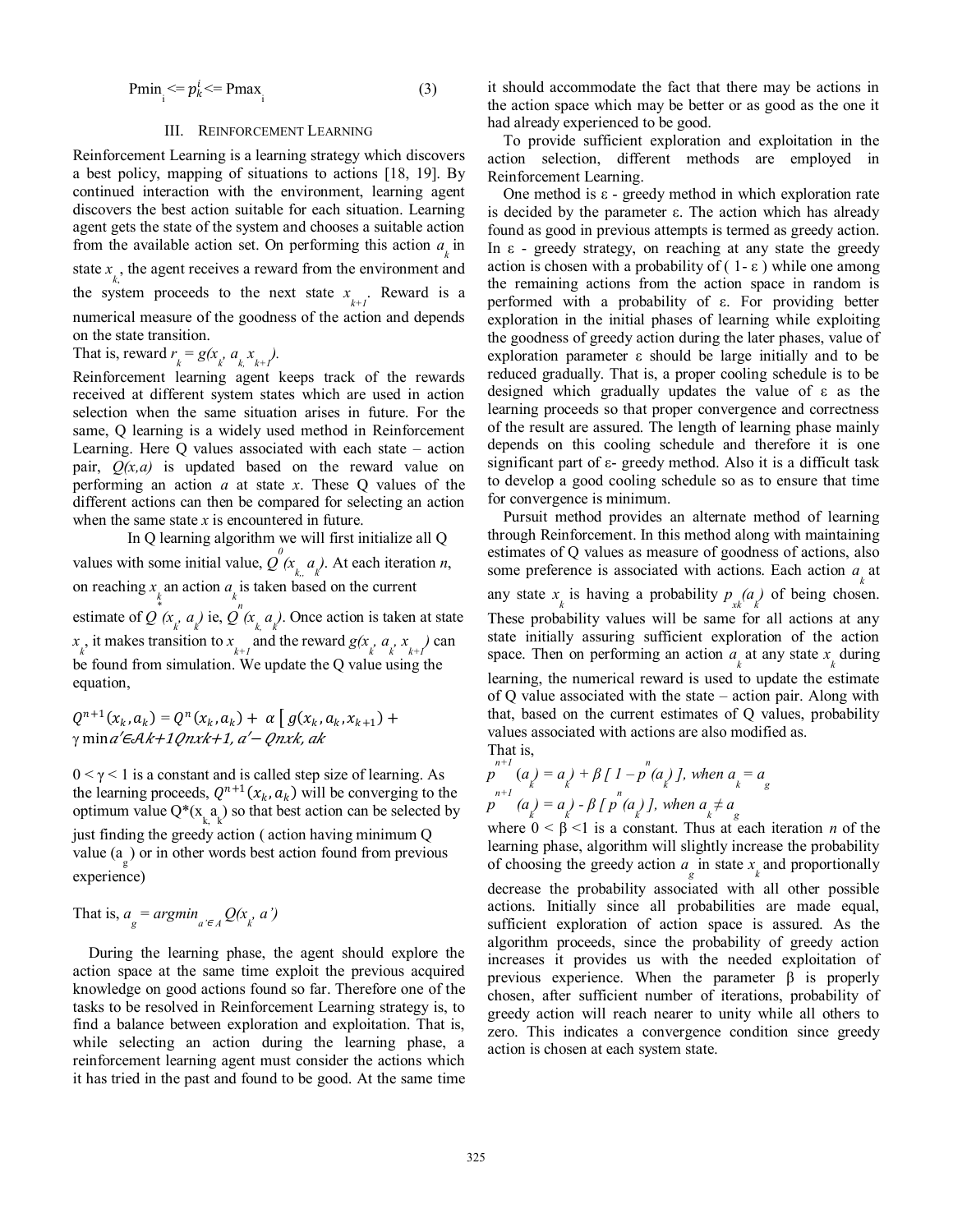### IV. SOLUTION OF UNIT COMMITMENT PROBLEM USING PURSUIT METHOD

Consider a Power system having *N* generating units and let load schedule for *T* hours be given. At each slot time there will be  $2^N$  possible combinations of ON-OFF schedule from which to select. The problem is to find out the units to be committed (ON – OFF schedule) in each slot of time. We can denote the state of the system at time slot *k* as  $x_k$ . We can represent this as a tuple *(k, s )* where *s* being a binary string of length *N*  indicating the ON – OFF schedule of the N generating units. For eg.,  $(5,0001)$  or equivalent decimal notation  $(5, 1)$  can denote that only one among the four units is ON during  $5$ th time slot ( hour). We can then denote  $a_k$  as action during  $k^h$ hour which is also represented by a similar tuple *(k, a), a*  being the binary string indicating ON – OFF status or equivalent integer. The action set *A xk* depends basically on the load demand during  $k^{th}$  hour. It consists of all the actions or combinations of units which give out power equal to or greater than load demand during  $k^{\text{th}}$  hour.

At each hour (time slot) the possible states are found out by considering the respective the load demand. Initially the probability associated with each action  $a_k$  in the action set  $A_k$ corresponding to  $x_k$  are initialized with equal values as

 $P_{X_k}(a_k) = 1/n_{A_k}$ 

 $n_{\mu k}$  - Total number of permissible actions in state  $x_{\mu k}$ .

The Q values are also initialized to zero.

That is,

*Q 0*  $f(x,a) = 0$  *∀ x*∈*X*<sub>*k*</sub> and *∀* a ∈ *A*<sub>*k*</sub>

$$
0 \leq k \leq T-1
$$

Then at each iteration step, an action  $a_k$  is selected based on the probability distribution. On Performing action  $a_{i}$ , state transition occurs as

 $x_{k+1} = (k+1, a_k)$ 

The cost incurred in each step of learning is calculated as the sum of cost of producing power  $l_k$  with the generating units given by the binary string  $s$  in  $a_k$  and the start up cost associated with s.

That is the reward function,

 $g(x_{k} a_{k}^{\dagger}, x_{k+1}^{\dagger}) = C(a_{k}^{\dagger}) + S(x_{k}^{\dagger}, a_{k}^{\dagger})$ ,  $S(x_{k}^{\dagger}, a_{k}^{\dagger})$  being the start up cost. Q values are then updated using the equation,

$$
Q^{n+1}(x_k, a_k) = Q^n(x_k, a_k) + \alpha [g(x_k, a_k, x_{k+1}) + \gamma \min a' \in \mathcal{A}k + 1Qnx^2 + 1, a' - Qnx^2, ak
$$

(4)

(5)

During the last stage, since there is no more future pay off to be accounted, the update equation is modified as,

 $Q^{n+1}(x_k, a_k) = Q^n(x_k, a_k) + \alpha [ g(x_k, a_k, x_{k+1}) -$ Onxk, ak

Correspondingly probabilities of actions in the action set are also updated as

$$
p^{n+1} (a) = a_{k} + \beta \int I - p^{n} (a_{k}) J, \text{ when } a_{k} = a_{g}
$$
  
\n
$$
p^{n+1} (a_{k}) = a_{k} - \beta \int p^{n} (a_{k}) J, \text{ when } a_{k} \neq a_{g}
$$
  
\n
$$
\sum_{k=1}^{n+1} a_{k} (a_{k} - a_{k}) = 0 \quad (6)
$$

Th algorithm proceeds through several number of iterations when ultimately the probability of best action in each hour is increased sufficiently which indicate convergence of the algorithm. The entire algorithm is given in Table I

## **Table I**

*Read the Unit data and Load data for T hours Find out set of possible states*  $(\gamma)$  *and actions*  $(\mathcal{A})$ *Read the learning parameters Read the initial status of units x0* 

*Initialise*  $\stackrel{o}{Q}(x,a) = 0$ ,  $\forall x \in \chi$  and  $\forall a \in \mathcal{A}$ Identify the feasible action set in each hour k as  $\mathscr{A}_{\tiny \vec{k}}$ Initialize  $p_{x_k}^0(a_k)$  to  $1/n_{k}^+$ ,  $n_{k}^-$  the number of actions in  $\mathscr{A}_{\overline{k}}^0$ *For n = 0 to max\_iteration Begin For k = 0 to T-1 Do Choose action a<sub>k</sub> based on the current probability distribution*  $p_{x_k}(\cdot)$ *Find the next state x k+1 Calculate g*  $(x_k, a_k x_{k+1})$ 

Update 
$$
Q^n
$$
 to  $Q^{n+1}$  using equations (4) and (5)  
Update probability  $p_{x_k}^n(a_k)$  to  $p_{x_k}^{n+1}(a_k)$  using  
equation(6)

*End do* 

*End.* 

#### V. SIMULATION RESULTS

To test the efficacy of the we consider a simple power system with four thermal units [1]. The Unit characteristics and Load pattern for eight hours are given in Table II and III respectively. For efficient learning, we have to choose suitable values for the learning parameters α and β. The parameter α decides the extent to which a training sample modifies the Q value and its value affects the speed of convergence and accuracy of result. By trial and error we choose a value of 0.1. The parameter  $\beta$  decides the exploration and exploitation during action selection. It is also initialized with a value of 0.01 in order to ensure convergence along with assuring sufficient exploration of action space.

The RL algorithm using pursuit method given in Table I is now used to find out an optimum policy for the Unit Commitment problem. The algorithm converges in 2000 iterations and the results obtained are tabulated in Table IV. The solution was consistent with the result given in [1].